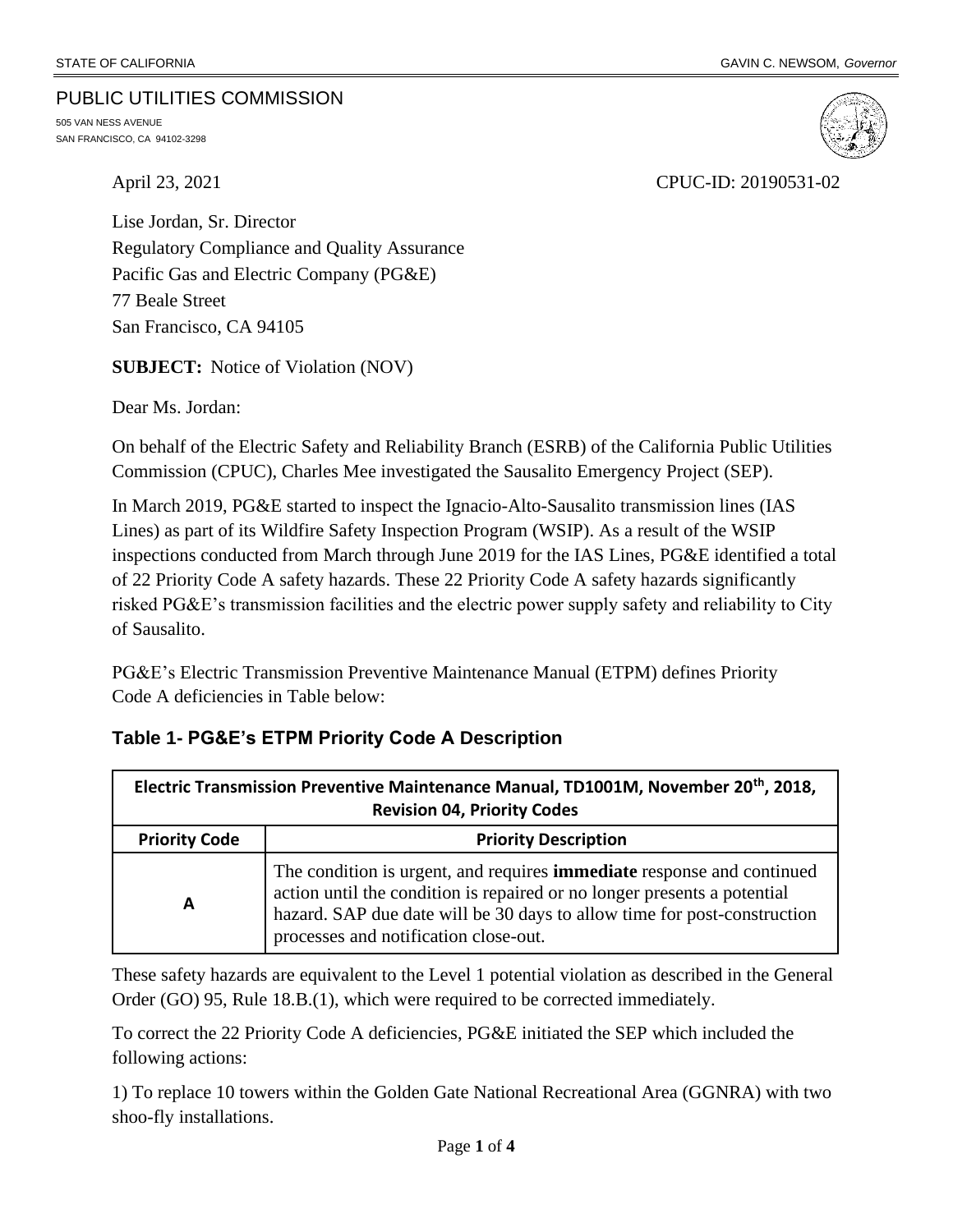2) To repair 12 towers outside the GGNRA.

PG&E completed replacing the 10 towers within the GGNRA on September 3, 2019 and completed repairing the 12 towers outside of the GGNRA on April 14, 2020.

ESRB reviewed PG&E's patrol and inspection records for the IAS Lines from 2009 to 2020 and monitored PG&E's construction activities implementing the SEP to correct the 22 Priority Code A deficiencies.

This letter serves as notification to you that our investigation identified the following violations:

### **GO 95, Rule 18.B.(1)** states in part:

- *"(a) The maximum time periods for corrective actions associated with potential violation of GO 95 or a Safety Hazard are based on the following priority levels:* 
	- *(i) Level 1 -- An immediate risk of high potential impact to safety or reliability:*

*• Take corrective action immediately, either by fully repairing or by temporarily repairing and reclassifying to a lower priority."*

## **GO 95, Rule 31.1 Design, Construction and Maintenance** states in part**:**

*"Electrical supply and communication systems shall be designed, constructed, and maintained for their intended use, regard being given to the conditions under which they are to be operated, to enable the furnishing of safe, proper, and adequate service."* 

# **GO 95, Rule 31.2 Inspection of Lines** states in part:

*"Lines shall be inspected frequently and thoroughly for the purpose of ensuring that they are in good condition so as to conform with these rules. Lines temporarily out of service shall be inspected and maintained in such condition as not to create a hazard."*

- 1. PG&E failed to thoroughly and properly inspect the IAS Lines from 2009 through 2018. PG&E's WSIP found a total of 22 Priority Code A safety hazards that should have been identified during the previous patrols and detailed inspections conducted prior to 2019. PG&E failed to ensure that the IAS Lines were in good condition through its inspections. Therefore, PG&E is in violation of GO 95, Rule 31.2.
- 2. The 22 Priority Code A deficiencies significantly risked the IAS Lines and the electric power supply safety and reliability to the City of Sausalito. PG&E failed to maintain the IAS Lines to furnish safe, proper, and adequate service to the City of Sausalito. Therefore, PG&E is in violation of GO 95, Rule 31.1.
- 3. The 22 Priority Code A deficiencies had immediate risks to safety of the IAS Lines and to electric power supply to the City of Sausalito. PG&E's Priority Code A deficiencies are equivalent to Level 1 potential violations of GO 95, Rule 18 B.(1)(a) (i), which needed to be corrected immediately. However, PG&E failed to correct 16 of the 22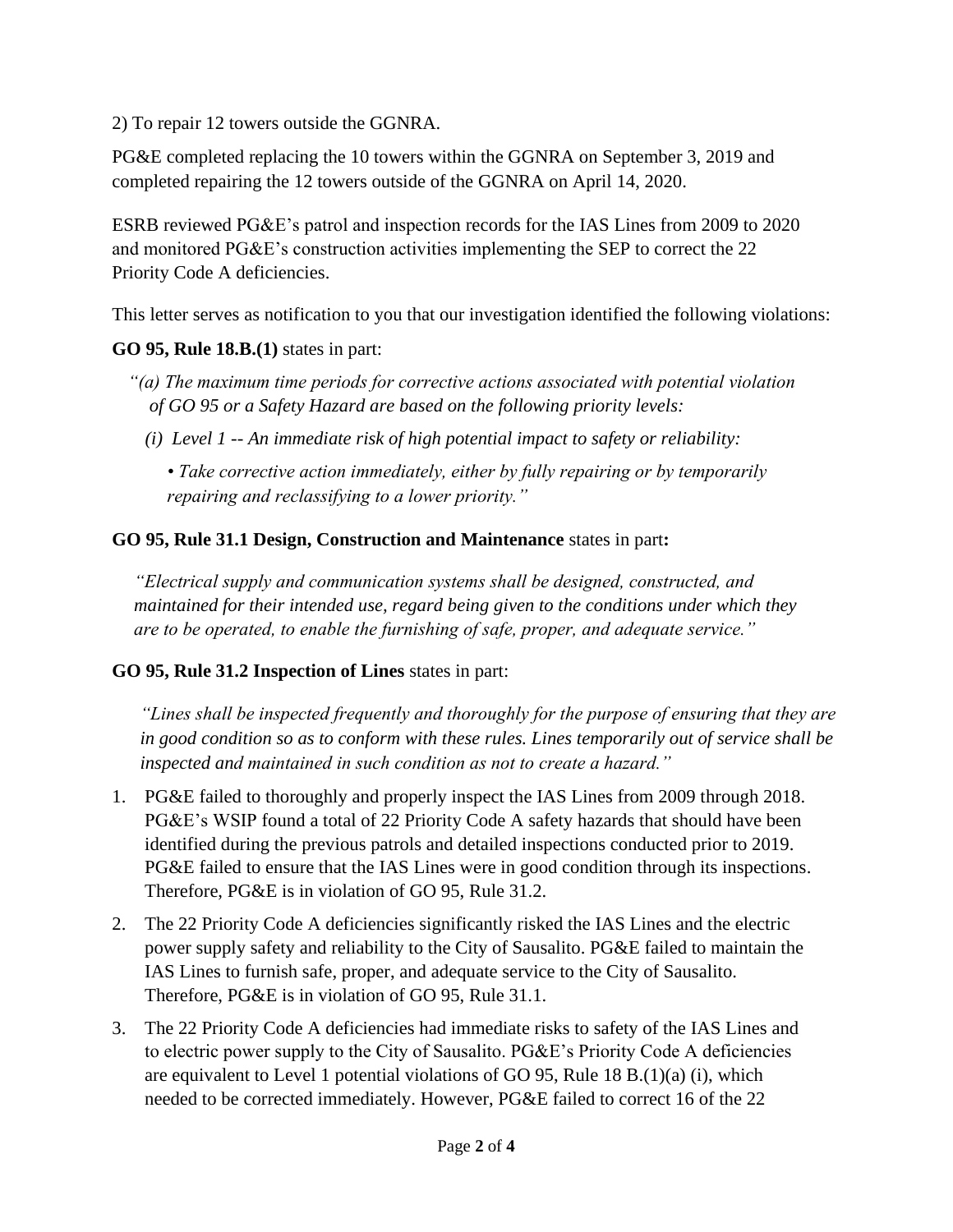Priority Code A deficiencies within allowed time defined in its ETPM and in GO 95, Rule 18.B.(1)(a)(i).

Table 2 below shows PG&E's Priority Code A deficiency identification and correction dates along with the number of days that is more than 30 days after they were identified.

| <b>Tower</b><br>Number | <b>LC</b><br>Notification<br><b>Number</b> | Deficiency<br>Identification<br>Date | Correction<br>Completion<br>Date | Days for<br>Correction | Days<br>Over Due |
|------------------------|--------------------------------------------|--------------------------------------|----------------------------------|------------------------|------------------|
| 004/037                | 117391195                                  | 6/4/2019                             | 4/14/2020                        | 315                    | 285              |
| 004/038                | 117394273                                  | 6/5/2019                             | 4/14/2020                        | 314                    | 284              |
| 009/065                | 117372276                                  | 6/1/2019                             | 9/26/2019                        | 117                    | 87               |
| 013/092                | 117298066                                  | 5/21/2019                            | 6/21/2019                        | 31                     | 1                |
| 013/092                | 117307041                                  | 5/21/2019                            | 8/7/2019                         | 78                     | 48               |
| 013/093                | 117298064                                  | 5/21/2019                            | 6/24/2019                        | 34                     | 4                |
| 014/098                | 117305604                                  | 5/23/2019                            | 6/26/2019                        | 34                     | 4                |
| 014/099                | 117305260                                  | 5/23/2019                            | 9/3/2019                         | 103                    | 73               |
| 014/100                | 117304876                                  | 5/21/2019                            | 9/3/2019                         | 105                    | 75               |
| 014/101                | 117290073                                  | 5/20/2019                            | 9/3/2019                         | 106                    | 76               |
| 014/102                | 117288536                                  | 5/20/2019                            | 9/3/2019                         | 106                    | 76               |
| 015/104                | 117305651                                  | 5/23/2019                            | 9/3/2019                         | 103                    | 73               |
| 015/105                | 117305128                                  | 5/23/2019                            | 9/3/2019                         | 103                    | 73               |
| 015/106                | 117305040                                  | 5/23/2019                            | 9/3/2019                         | 103                    | 73               |
| 015/107                | 116624078                                  | 5/15/2019                            | 9/3/2019                         | 111                    | 81               |
| 015/108                | 117290087                                  | 5/20/2019                            | 9/3/2019                         | 106                    | 76               |

**Table 2: Correction Days and Number Over Due Days of the Safety Hazards**

As shown in Table 2, PG&E failed to complete the corrective actions for 16 Priority Code A deficiencies within 30 days. Therefore, PG&E is in violation of GO 95, Rule  $18.B.(1)(a)(i).$ 

Please provide a response no later than May 21, 2021 by electronic copy of all corrective actions and preventive measures taken by PG&E to remedy and prevent the recurrence of such violations. If you have any questions concerning this NOV, please contact Charles Mee at (415) 730-7012 or [charles.mee@cpuc.ca.gov.](mailto:charles.mee@cpuc.ca.gov)

Sincerely,

acto Baundino

Banu Acimis, P.E. Program and Project Supervisor Electric Safety and Reliability Branch